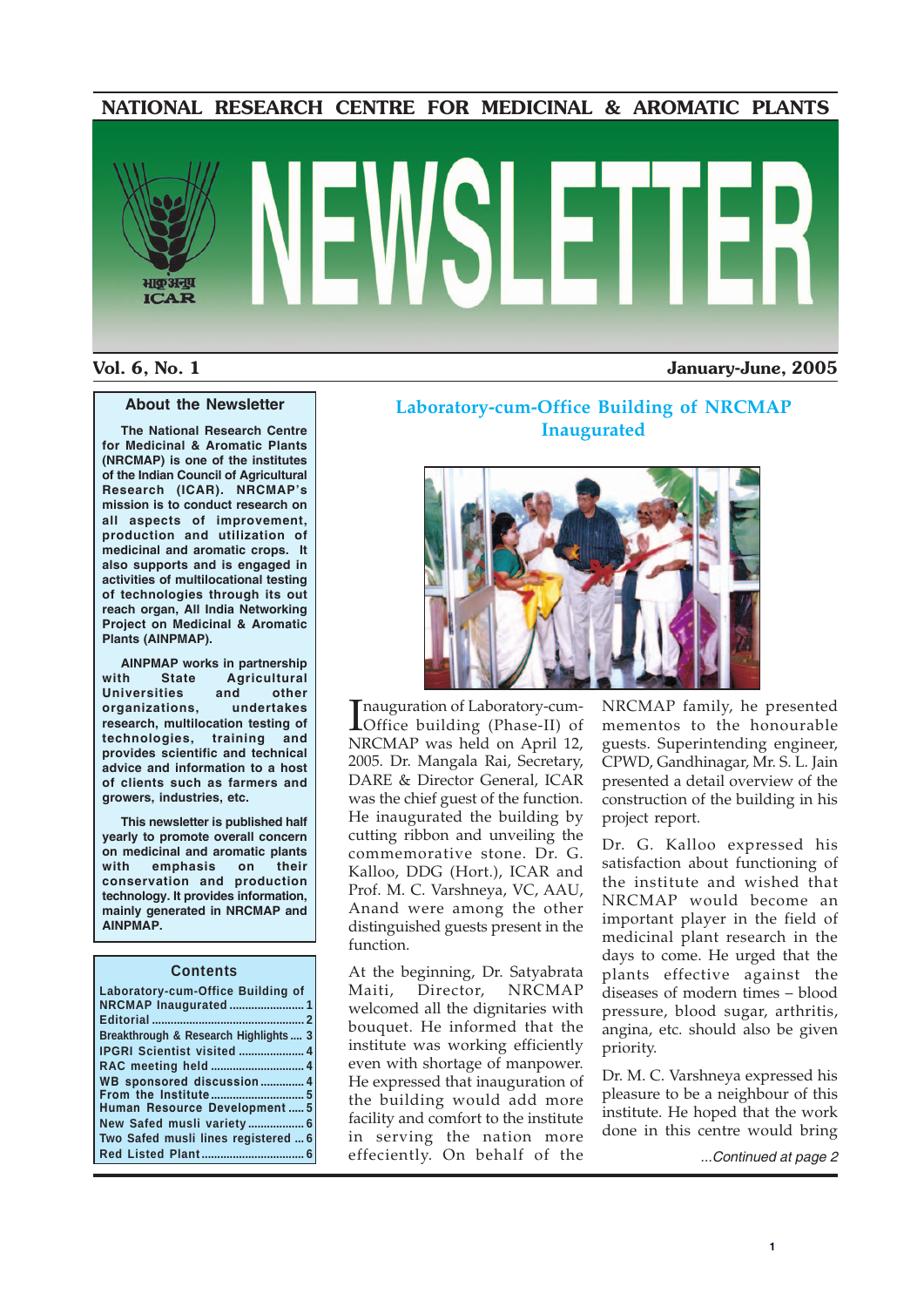### Editorial

#### *Harnessing herbal heritage of India*

*I medicinal and aromatic plants in improving the ndia has a rich heritage and long history of using quality of life. India is also fortunate to have the richest reservoir of traditional herbal medicinal plants and prescriptions. The Indian system of medicines comprises of Ayurveda, Siddha and Unani are having their firm root in our society and influence in life style. Ayurveda is about 5000 years old and predominantly use medicinal plants for their preparation and formulations. Modern pharmacopoeia also listed at least 25% of drugs derived from plants and vast majority although synthetic analogues built on prototype compounds isolated from plants.*

*India's plant bio-diversity is one of the richest in the world. It is the home of about 8000 of all plant species on the earth many of which have not been fully explored and cultivated. Western Ghat and Himalayas are the most tempting locations for those in the bio-industries causing a serious danger to the wealth due to its over exploitation causing serious depletion. From the time immemorial, India has long heritage of use of herbal products as medicine, cosmetics, health hygiene, toiletries, fragrance and food supplements.*

*As per the estimates of the WHO about 80% of the worlds population depends of herbal medicine for their primary health care. Cure of some of the deadly and painful diseases such as cancer, HIV, AIDS, rheumatic arthritis, etc. look promising from herbal source. While the demand for herbal medicines is growing in developed countries, there are indications that consumers in developing countries are becoming disillusioned with modern healthcare system and seeking alternative to traditional medicines. Sale of herbal medicines is fast increasing in developed countries in recent past. In 1994, the prescription for St. John's Wort was worth DM 61 million compared to DM 30 million of Prozac (Law, 1999).*

*Increasing demand for herbal medicines has resulted in "slaughter harvesting" of medicinal plants from the wild habitat. At present 90% of medicinal plants come from the wild. This trend does not promise sustainable use of medicinal plants which fulfils health care needs of majority of populations. Not only that the collection and processing of medicinal plants and plant products contributes at least 35,000,000 man days each year to Indian economy as both full and part time employment. About 80% of India's net forest export earnings come from non-wood forest products and medicinal plants are one of the most important component of non-wood forest products. However, the medicinal pants trade in India*

*is extremely complex, secretive, traditional, poorly organized, highly wrongly estimated and unregulated.*

*Therefore, challenge ahead of us is to become a significant player in the global herbal market by recognizing and addressing the need of each of the different stakeholders which requires a holistic approach for overall development of the total medicinal sector. This would be only possible if a team is created at national level under the direct supervision of the Honourable Prime Minister. A sub-team of five to ten hand picked scientists in each institution is to be created exclusively to work on MAP project. Career advancement of these scientists must be performance based and that may be made clear to them in the beginning. Performance of the project must be judged on the basis of number of products developed up to commercial level.*

*I look forward to see such a project soon, if at all we have to harness our herbal heritage for our prosperity by commercialisation.*

*Jai Hind!!*

*Satyabrata Maiti*

#### *...Continued from page 1*

back the glory of Ayurvedic system and the farmers would be benefited from the technology generated.

Dr. Mangala Rai, Chief guest of the function advised that to be a vibrant institute, we must be ready to establish a coherent and complementary coordinated cooperation among all the players of medicinal plant sector. He suggested that this type of cooperation would increase synergistic holistic growth and would increase the velocity of the work. He urged that the time had come to utilise the available resources in right direction so that we could generate the right types of process, products, knowledge and technologies. He reminded that identification of one or two molecules against any dreaded disease would generate enough resources for the country.

 Dr. Rai also laid foundation stone of the residential complex at the Lambhvel farm of NRCMAP. To commemorate the occasion, the dignitaries planted saplings of different medicinal plants in the Medicinal Plant Botanical Garden.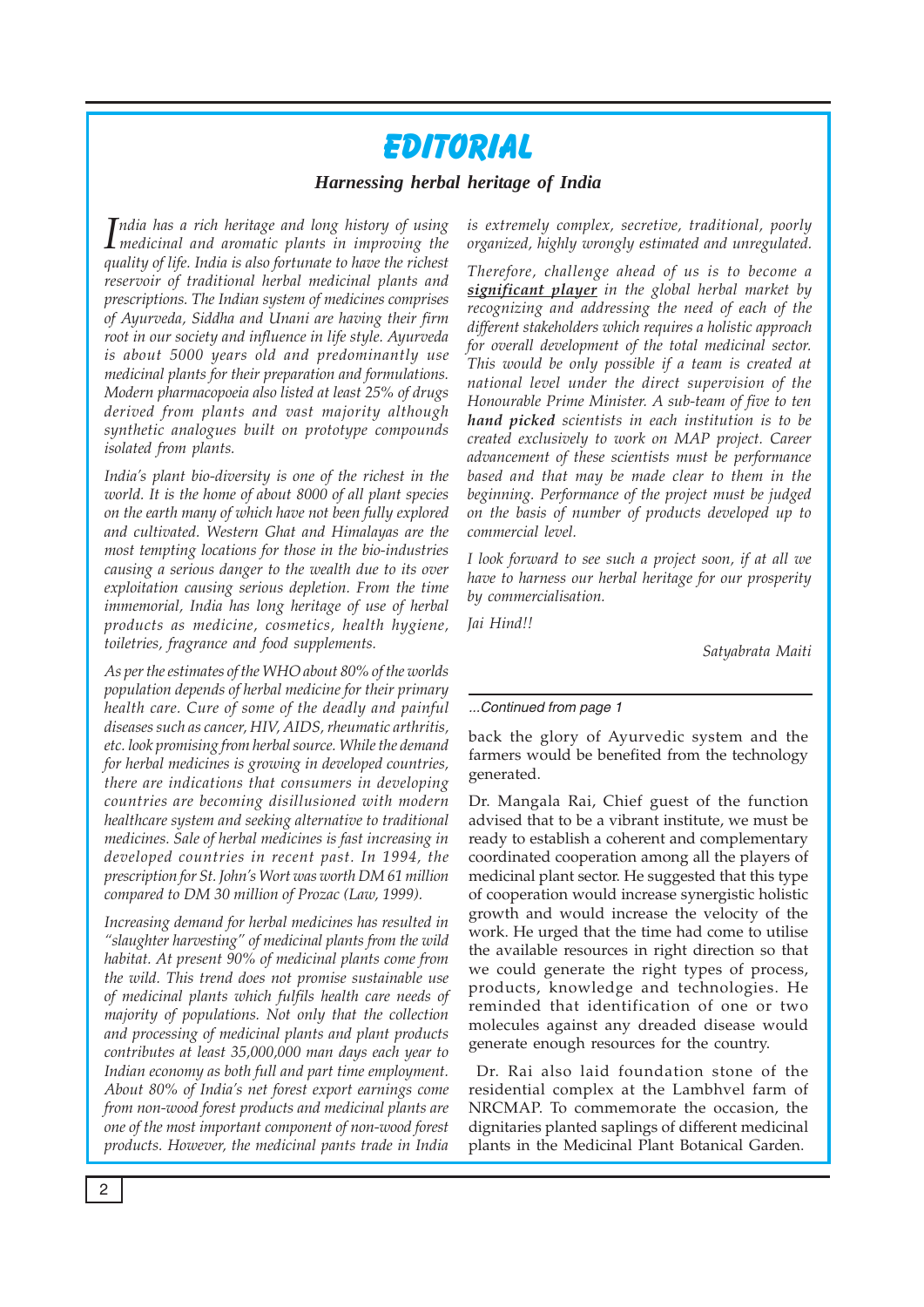#### **Breakthrough & Research Highlights**

#### **Synthetic seed production in Aloe**

The flowering plants have been bestowed by nature with a unique ability to produce seeds which ensure the perpetuation of their type and spread the species to new areas. Today, it has become possible to produce artificial vegetative seeds by modern biotechnological tools.

*Aloe barbadensis* is an important medicinal plant. It is the source of aloin and aloe gel besides many other compounds. It is used in

#### **Chemical fingerprinting of Guggal**

Guggal [*Commiphora wightii* (Arn.) Bhandari] is a small tree found in the dry western parts of the country. The oleogum-resin exudate of this plant is known as guggal gum in the trade. It has wide medicinal applications against rheumatoid arthritis, obesity, etc. Two major sterols *viz.* guggulosterone-Z and guggulosterone-E are known to have hypolipidemic activity. A chemical fingerprinting method for major sterols in guggal was standardised by NRCMAP. This method was used to compare different parts of the guggal plant. The result of chemical fingerprinting of various parts showed presence of highest number of chemicals (bands) in bark.



*Chemical fingerprint of guggal plant parts (1 Fruit, 2 Wood, 3 Leaf, 4 Bark)*



*Synthetic seeds of Aloe*

preparation of a large number of products and demand for aloe products has increased

#### **Reproductive biology of sankhpushpi**

Sankhpuspi (*Convolvulus microphyllus*) is a *medhya* drug, which contributes considerably to the improvement of the memory power and intellect. The whole plant possesses medicinal properties. Study of reproductive biology in the medicinal plants has often overlooked. However, it gives vital information for crop improvement through breeding. Reproductive biology of sankhpushpi was studied at NRCMAP.

Anthesis in cooler months (December, January and February) initiated comparatively late (between 8.30-8.45 am) and completed within 1 to 1.30 hrs. However in March and April, anthesis initiation was during 7.00 am and 6.30 am, respectively and completed within 30 minutes. Diameter of the flower ranged from 10.75-17.50 mm, length of peduncle and pedicel ranged from 1.09-15.59 mm and 0.35-3.56 mm respectively, sepals and corolla lengths showed variation ranging from 3.18-9.52 mm and 7.73-13.37

tremendously during last few years. Therefore, call for an urgent need for mass propagation of the species was felt since its natural propagation is rather slow for commercial purposes. Production of synthetic seeds is a cost-effective technique for micropropagation and therefore, an efficient protocol for production of synthetic seeds in *Aloe* has been developed in the institute. *In vitro* grown small shoot buds were encapsulated in sodium alginate and soaked in CaCl<sub>2</sub> solution to produce viable synthetic seeds.

mm, respectively. Pollen dispersal took about 1.00 to 1.30 hours after initiation of anthesis in cooler months and only 15-30 minutes in March and April. The size of pollen grains ranged from 29.04 to 33.2 µm. Acetocarmine test showed about 83.60% of the pollen stained and FCR test revealed 81.47% viable pollen grains. Brew Baker medium with 30% sucrose showed maximum pollen germination (56.25%) at room temperature (28°C). Pollens remained viable for 16.30 hrs when stored at room temperature, while in refrigerated condition it germinated even after 28 hours of storage. Stigma was found to be receptive up to 4 pm. The species was an insect pollinated type and the insects were identified as *Apis* spp. Self pollination was highly limited in the species with pollination success of 0 to 15% while cross pollination success was about 70 to 85.29%. In open pollinated pistils, pollination success was 53.33%. Stigmatic pollen and ovule ratio was highest in cross-pollinations (3.69-7.27) and lower in self pollinations (0.0- 0.65). In open pollination, it was 2.11.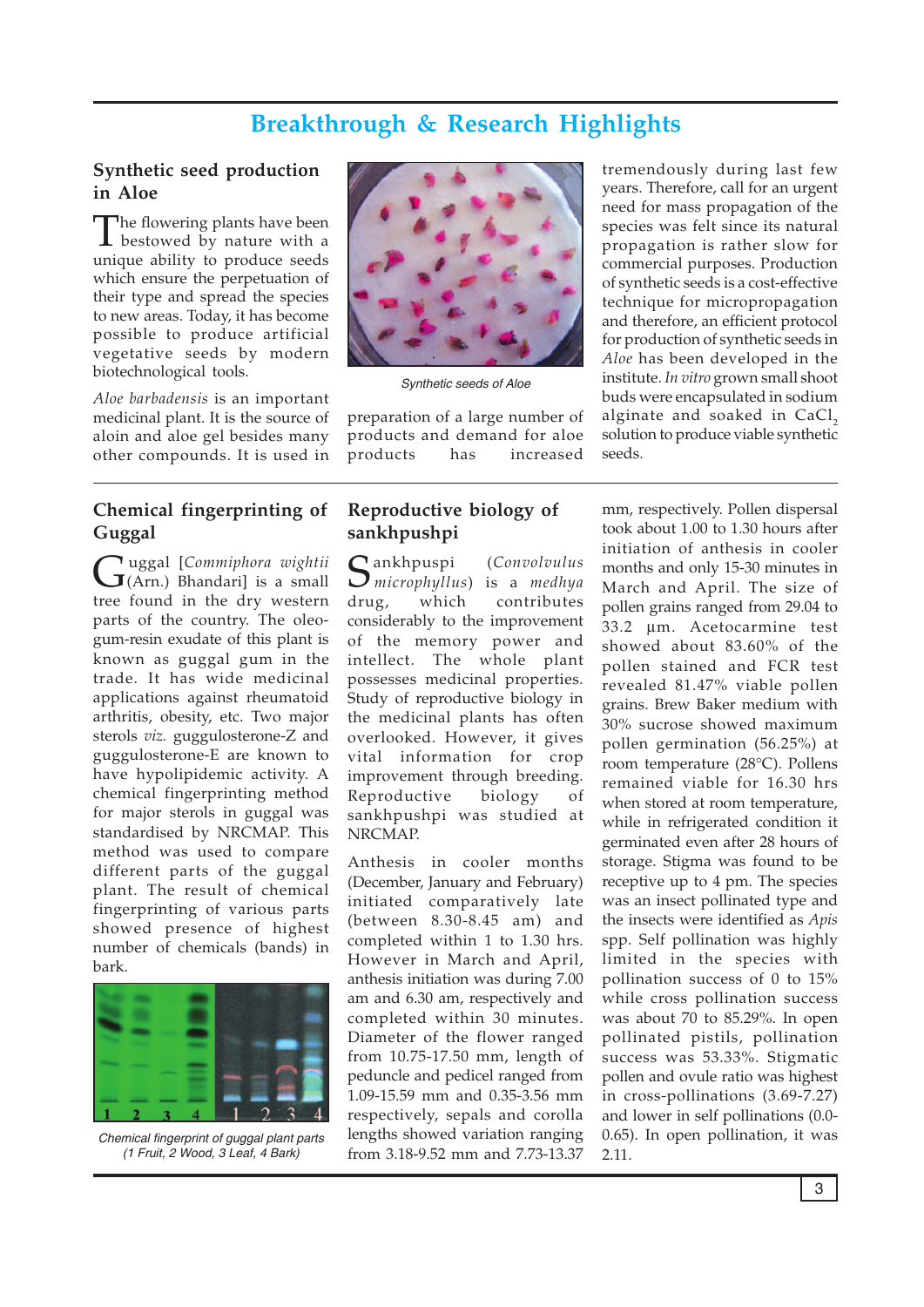#### **IPGRI Scientist visited NRCMAP**

Dr. Sok Young Lee, Associate Scientist, IPGRI Regional Office – Asia Pacific Oceania, Malaysia visited NRCMAP on May 5-6, 2005. Dr. Lee, a plant physiologist by training was working at Malaysia to develop e-descriptors based on Multicentix System Model. His visit to NRCMAP was to train scientists for developing e-descriptors of medicinal plants. He interacted with the researchers and explained the working of the Multicentrix model. NRCMAP has taken up the work of developing e-descriptor for medicinal plant using the medicinal plant database.

#### **RAC meeting held**

Third Research Advisory Committee (RAC) Meeting of the institute was held on February 2, 2005 under the Chairmanship of Prof. K. V. Peter, Vice Chancellor, Kerala Agricultural University, Thrissur. Dr. G. N. Qazi, Director, Regional Research Laboratory, Jammu; Dr. O. P. Srivastava, Director, Institute of Agricultural Sciences, BHU, Varanasi; Dr. K. V. Ramana, ADG (PC) and Dr. S. Maiti, Director, NRCMAP were members of the committee.

The Chairman and members were honoured by presentation of bouquets by Dr. S. Maiti and were welcomed by Dr. S. Samantary, Member Secretary, RAC.

Prof. K. V. Peter expressed that phytochemistry must play an important role in medicinal and aromatic plants research. He suggested that coordination and networking with other medicinal plant boards, national institutes, private agencies, etc. were essential. He was happy to proclaim that the centre could be an institute within next4to5 years and then could acclaim to be a deemed university.

Dr. G. N. Qazi, expected this centre to provide the most appropriate and accurate raw material. He invited research collaboration between the NRCMAP and RRL. He also suggested that NRCMAP might also work at least on two to three crops covering studies on all aspects by which it would develop authority on these crops and also could become certifying agency in future.

Dr. Srivastava opined that collection and screening of old literature related to medicinal and aromatic plants would be of much significance. He suggested taking up studies on production of secondary metabolites due to stress, study on micronutrients deficiency, toxicity and working on analysis of soil and crop in relation to requirement of particular nutrient.

Dr. K. V. Ramana desired to add clinical aspects in the mandate of NRC in near future. He also emphasised on prioritisation and focused work.



Research achievements of the Centre were presented by Dr. S. Maiti. He also reminded the house about the limitations and strength of the NRC. The Chairman and members of the RAC reviewed the work presented and gave several suggestions for future work.

Dr. Manish Das, Scientist (Plant Physiology) presented revised Perspective Plan (Vision 2020) before the committee. The distinguished members of RAC suggested some important points for inclusion.

#### **World Bank Sponsord Brain Storming Discussion held at NRCMAP**

After the end of National<br>
Register that the Technology Project (NATP), ICAR is trying to develop a new project in centre of excellence mode. In this context, a team comprising of experts from the World Bank (WB) Dr. William Janssen, Dr. P. Sidhu, Dr. Rabih Karaky; stall warts in the different fields of medicinal plants – Agricultural, Ayurveda and general Universities, NGO, Industry, Medicinal Plant Board, Management Institute, etc. took part in a one day brainstorming discussion Dr. S. Maiti welcomed the delegates in the meeting. Dr. Mruthyunjaya, National Director, NATP chaired the meeting and explained that in the new mode medicinal plants would be given the priority and the project would be developed considering all aspects from production to consumption. He also explained that the purpose of the meeting was to develop the project design with the goal of identifying the partners. Dr. S. Maiti presented the scenario of medicinal plant trade in India and identified the possibilities to start the work. The experts discussed the problems and opportunities in this sector and on the basis of the discussion a prototype project was formulated.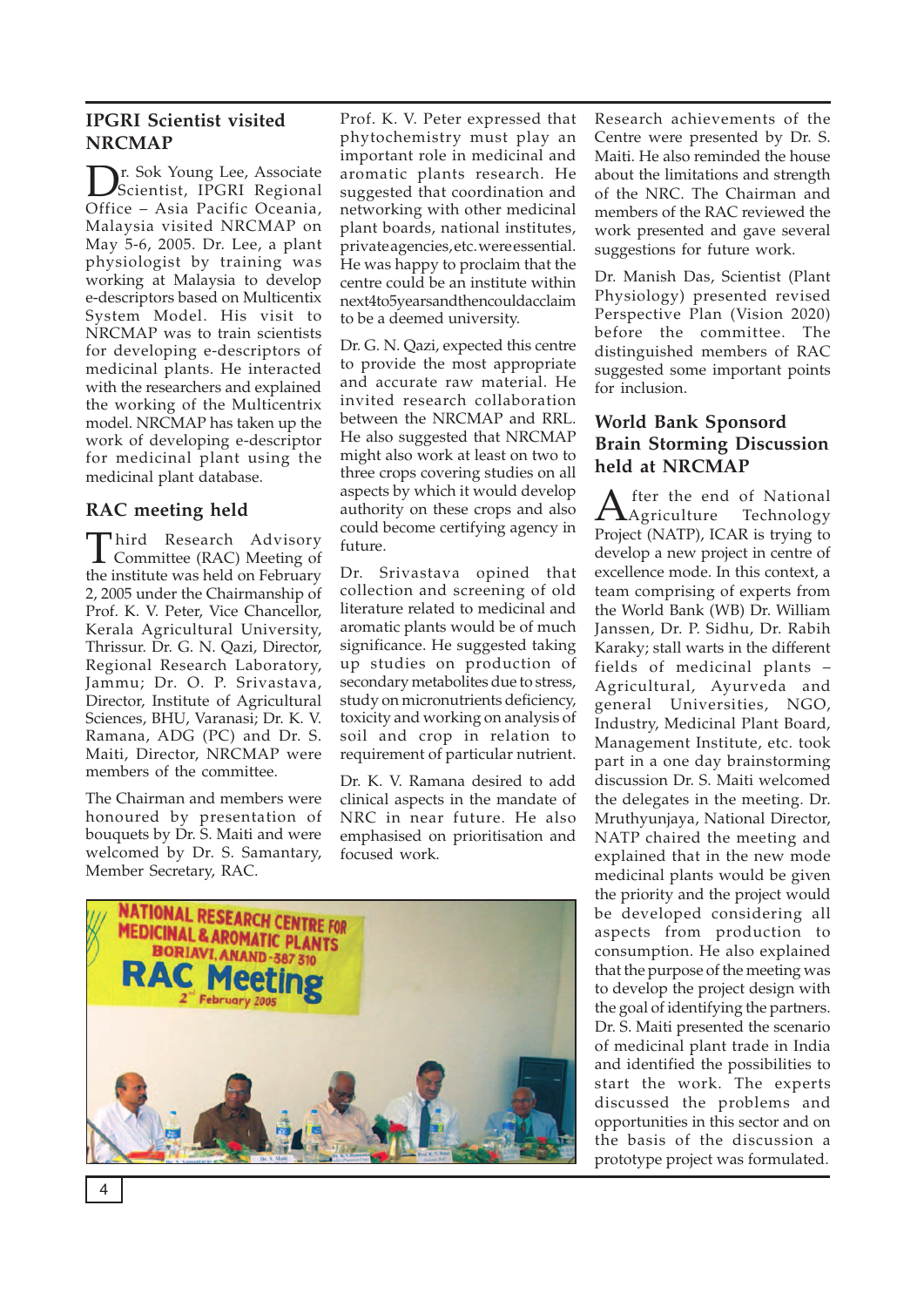#### **From the Institute**

#### **IMC meeting**

The Institute Management Committee meeting was held on February 3, 2005 under the chairmanship of Dr. Satyabrata Maiti, Director, NRCMAP. It was attended by Dr. K. V. Ramana, ADG (PC), ICAR; Dr. R. S. Kurothe, Head, CSWCR&TI, Vasad; Dr. P. P. Joshi, Pr. Scientist (Org. Chem.); Dr. (Mrs.) Sanghamitra Samantaray, Sr. Scientist (Biotech.); Mr. N. S. Rao, Scientist (Comp. Appli.); Mr. T. A. Vishwanath, AFAO and Shri V. S. Parmar, AAO as members. The committee reviewed the various research and developmental activities of the institute and suggested a number of measures to speed up the development of the institute.

#### **Distinguished Visitors**

- ❑ Prof. K. V. Peter, Vice Chancellor, Kerala Agricultural University, Trichur on 2.2.2005
- ❑ Dr. G. N. Qazi, Director, Regional Research Laboratory, Jammu on 2.2.2005
- ❑ Dr. K. V. Ramana, ADG (PC), ICAR, New Delhi on 2.2.2005
- ❑ Dr. O. P. Srivastava, Director, Institute of Agricultural

Sciences, BHU, Varanasi, on 2.2.2005

- ❑ Dr. Mangala Rai, Secretary (DARE) and Director General (ICAR), New Delhi on 12.4.2005
- ❑ Dr. G. Kalloo, DDG (Hort.), ICAR, New Delhi on 12.4.2005
- ❑ Prof. M. C. Varshneya, Vice Chancellor, Anand Agricultural University, Anand on 12.4.2005
- ❑ Dr. Mruthyunjaya, National Director, NATP, PIU, ICAR on 26.4.2005
- ❑ Dr. William Janssen, expert from World Bank on 26.4.2005.
- ❑ Dr. P. Sidhu, expert from World Bank on 26.4.2005
- ❑ Dr. Rabih Karaky, expert from World Bank on 26.4.2005
- ❑ Dr. S. L. Mehta, Vice Chancellor, Maharana Pratap University of Agriculture & Technology, Udaipur on 26.4.2005
- ❑ Dr. S. S. Savrikar, Vice Chancellor, Gujarat Ayurveda University, Jamnagar on 26.4.2005
- ❑ Prof. Premananda Das, INSA Sr. Professor, Department of Biotechnolgy, Indian Institute

of Technology, Kharagpur 721 302 on 26.4.2005

- ❑ Prof. Minoo Parabia, Professor, Department of Biosciences, South Gujarat University, Surat on 26.4.2005
- ❑ Dr. M. R. Heble, Project Consultant, Kelkar's Educational Trust Research Centre, Mumbai on 26.4.2005
- ❑ Dr. A. P. Singh, Member Secretary, State Medicinal Plants Board, Block No. 1, Second Floor, Dr. Jivran Mehta Bhawan, Gandhinagar on 26.4.2005
- ❑ Dr. Sokyoung Lee, Associate Scientist, IPGRI – APO, Malaysia on 5.5.2005
- ❑ Dr. V. Rajagopal, Director, Central Plantation Crops Research Institute, Kasaragod on 18.6.2005

#### **Up gradation**

❑ Mr. C. K. Vankar's pay scale upgraded under the ACP scheme

#### **Our New Colleague**

❑ Ms. Deepa Bhagat, Scientist (Organic Chemistry) joined NRCMAP on 27.4.2005

| <b>Name</b>                                        | Course                                                                                                                                                           | Date              |
|----------------------------------------------------|------------------------------------------------------------------------------------------------------------------------------------------------------------------|-------------------|
| Mr. S. Raju, Scientist SS                          | Patents Protection at New Delhi                                                                                                                                  | February 8, 2005  |
| (Plant Physiology)                                 | Science Citation Index at AAU, Anand                                                                                                                             | March 14, 2005    |
| Mr. N. S. Rao, Scientist<br>(Computer Application) | Implementation of the Global Plan of Action<br>in India for the Conservation and Sustainable<br>Utilisation of PGR for Food & Agriculture at<br>NBPGR, New Delhi | March 15-16, 2005 |
| Dr. D. Kumar, Scientist SS<br>(Horticulture)       | Advances in Agricultural Research Project<br>Management at NAARM, Hyderabad                                                                                      | May 5-25, 2005    |
| Dr. Ram Chandra,<br>Sr. Scientist (Horticulture)   | Leadership and Personality Development at<br>NAARM, Hyderabad                                                                                                    | June 17-23, 2005  |

#### **Human Resource Development**